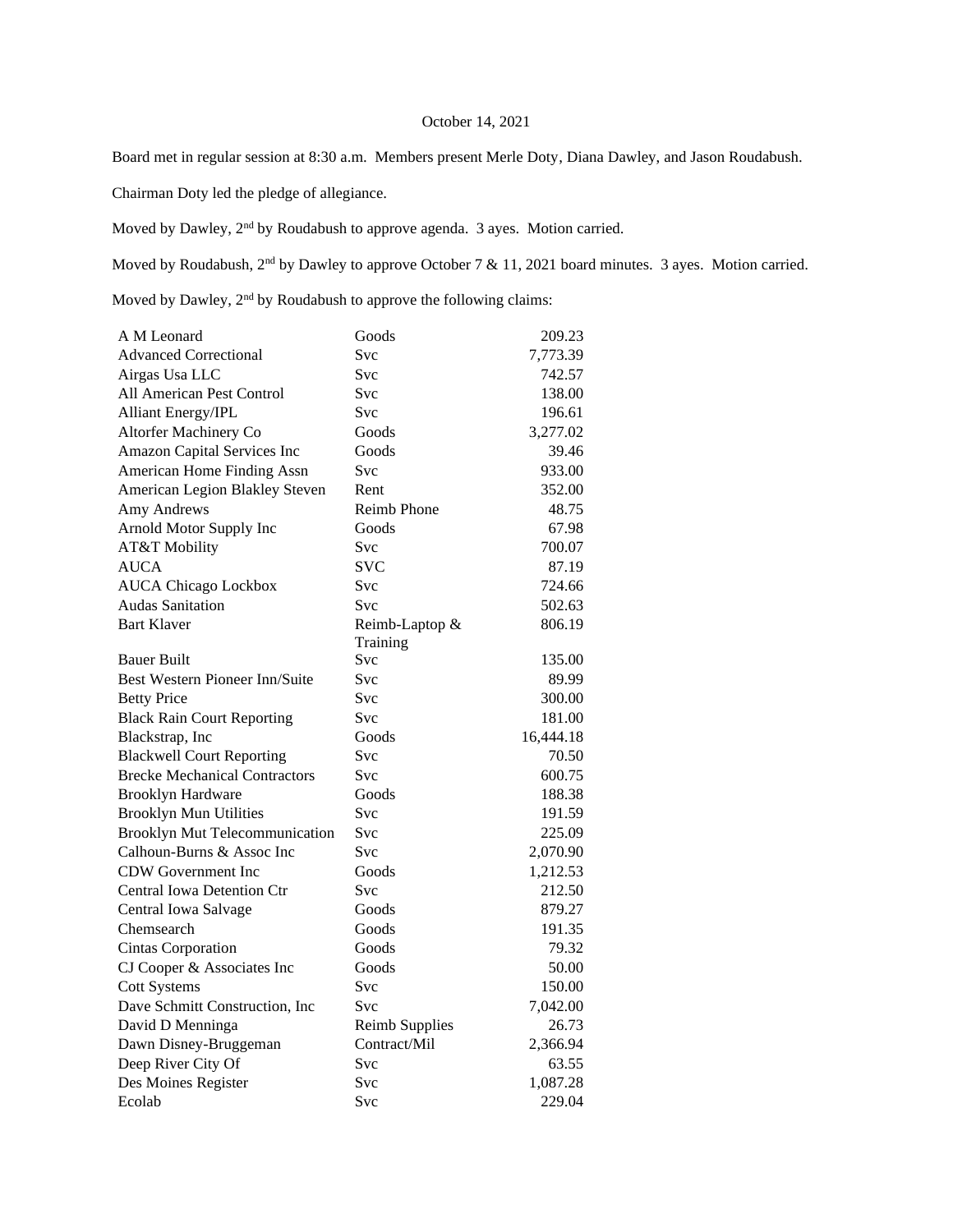| Electrical Engineering & Equip        | Svc        | 267.50    |
|---------------------------------------|------------|-----------|
| <b>Fastenal Company</b>               | Goods      | 507.68    |
| Force America Dist LLC                | Goods      | 228.51    |
| Fuelman                               | Fuel       | 33.58     |
| <b>Gatr Truck Center</b>              | Goods      | 302.44    |
| Global Equipment Company Inc          | Goods      | 811.41    |
| Grinnell City Of                      | Svc        | 136.36    |
| <b>Grinnell Firestone Store</b>       | Svc        | 4,680.10  |
| Grinnell Herald Register              | <b>Svc</b> | 534.45    |
| <b>Grinnell Implement Store</b>       | Goods      | 685.53    |
| Grinnell Regional Public Healt        | Svc        | 19,769.74 |
| Heartland Shredding Inc               | <b>Svc</b> | 55.00     |
| Herberger Construction Co Inc         | Svc        | 14,575.71 |
| Hickenbottom Inc                      | Goods      | 160.49    |
| HI-VIZ Safety By Midwest Patch        | Goods      | 1,290.00  |
| <b>HLW</b> Engineering Group          | Svc        | 1,906.50  |
| Hometown Hardware                     | Goods      | 175.61    |
| Housby Mack Inc                       | Goods      | 289.38    |
| Hy-Vee Store Inc                      | Svc        | 1,993.75  |
| Illowa Culvert & Supply               | Goods      | 20,754.00 |
| <b>IMWCA</b>                          | Svc        | 7,843.00  |
| Infomax                               | Svc        | 1,074.43  |
| <b>Inland Truck Parts Co</b>          | Goods      | 3,048.25  |
| <b>Iowa Dept Of Natural Resources</b> | Svc        | 125.00    |
| Iowa Dept Of Public Health            | Svc        | 2,955.05  |
| Iowa Dept Of Transportation           | Svc        | 240.00    |
| <b>Iowa Law Enforcement Academy</b>   | Svc        | 375.00    |
| <b>Iowa Native Trees And Shrubs</b>   | Goods      | 5,345.00  |
| <b>Iowa Prison Industries</b>         | Goods      | 48.25     |
| Iowa Secretary Of State               | Svc        | 30.00     |
| JCG Land Services, Inc                | Svc        | 880.00    |
| Jensen Heating & AC Inc               | Svc        | 865.00    |
| John Deere Financial                  | Goods      | 2,388.63  |
| <b>KAM Line Highway Markings</b>      | Svc        | 46,197.75 |
| Kari L Diggins                        | Svc        | 191.00    |
| Key Cooperative                       | Svc        | 292.00    |
| Keystone Laboratories                 | Svc        | 466.56    |
| Kruseman Implement Inc                | Svc        | 328.54    |
| Lawson Products, Inc                  | Svc        | 75.60     |
| Leading Edge Builders                 | Svc        | 22,755.00 |
| Lone Star Truck & Tire                | Svc        | 300.00    |
| Lowry Equipment Inc                   | Goods      | 626.60    |
| Mahaska Communication Group           | Svc        | 125.10    |
| <b>Mainstay Systems</b>               | Svc        | 237.00    |
| <b>Manatts</b> Inc                    | Svc        | 921.80    |
| <b>Martin Marietta Materials</b>      | Svc        | 73,607.00 |
| <b>Marty Block</b>                    | Svc        | 150.00    |
| Mary Lamb                             | Svc        | 205.00    |
| Matt Parrott/Storey Kenworthy         | Goods      | 457.61    |
| MCI                                   | Svc        | 33.13     |
| McKesson Medical Surgical             | Goods      | 268.04    |
| Medicap Pharmacy                      | Svc        | 46.85     |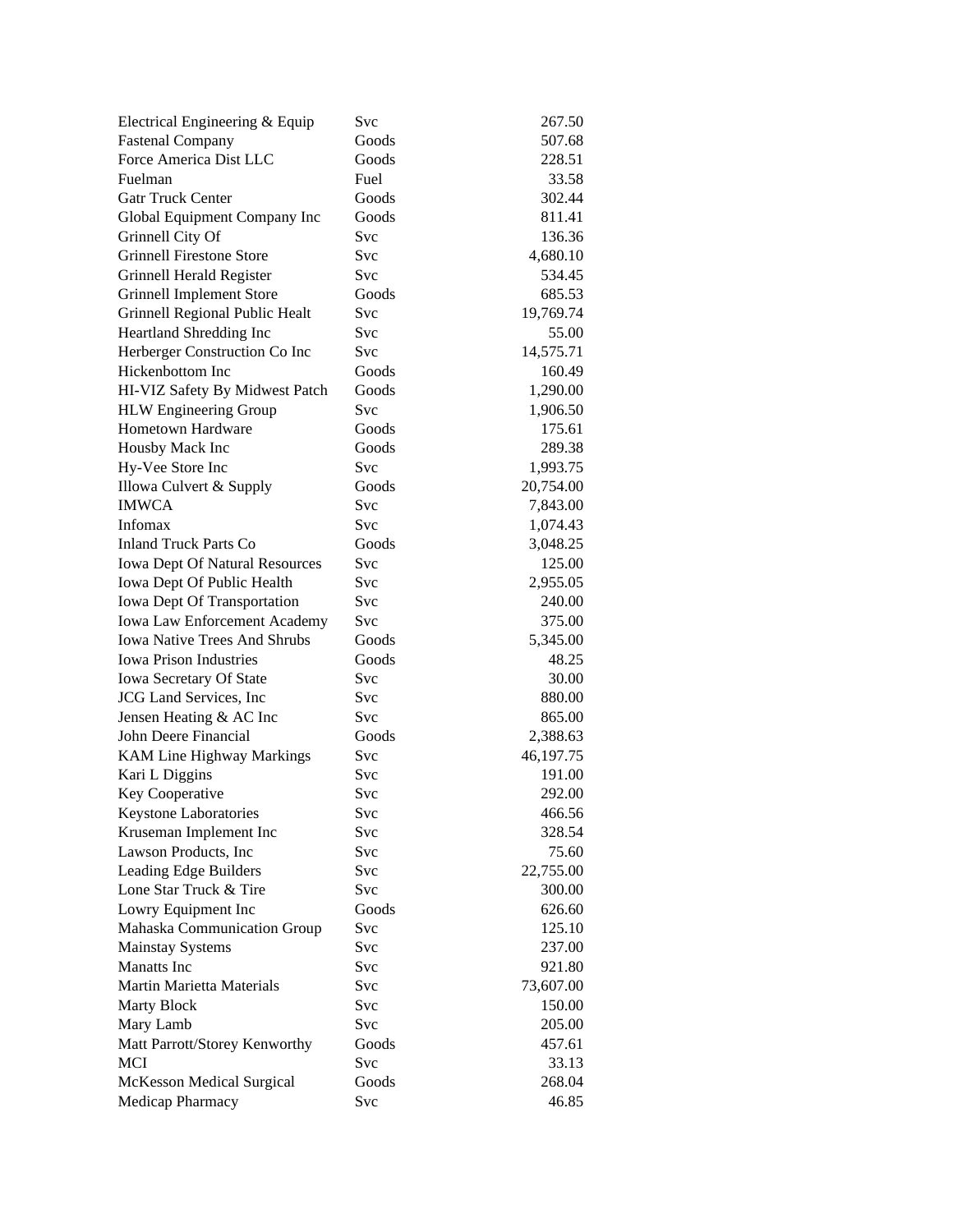| Mid American Energy              | Svc                 | 3,563.13  |
|----------------------------------|---------------------|-----------|
| Mindy Icenbice                   | Svc                 | 525.00    |
| Montezuma Municipal Utilities    | Svc                 | 3,420.33  |
| Montezuma State Bank             | Goods               | 65.12     |
| Napa Auto Parts                  | Goods               | 798.55    |
| Nathan Damico                    | <b>Well Closure</b> | 500.00    |
| Office Depot                     | Goods               | 33.21     |
| <b>Office Express</b>            | Goods               | 152.28    |
| Pella Printing                   | Svc                 | 2,614.41  |
| Pow Co Employee Health Plan Tr   | Svc                 | 5,931.92  |
| Poweshiek County Auditor         | Rent                | 600.00    |
| Poweshiek County Ema             | Approp              | 22,857.50 |
| Poweshiek County Sheriff         | Svc                 | 111.28    |
| Poweshiek Water Assn             | <b>Svc</b>          | 111.00    |
| Premier Office Equip/Rk Dixon    | Svc                 | 4.07      |
| <b>Quill Corporation</b>         | Goods               | 125.42    |
| Racom Corporation                | Svc                 | 646.00    |
| <b>Rick Warden</b>               | Reimb               | 435.00    |
|                                  | Training/Goods      |           |
| Ricoh Usa                        | Svc                 | 8.23      |
| Robert Wilhelm                   | <b>Reimb Phone</b>  | 73.23     |
| Rockmount Research & Alloys, Inc | Svc                 | 3,520.90  |
| Schumacher Elevator Co           | Svc                 | 284.49    |
| <b>SCISWA</b>                    | Svc                 | 172.40    |
| Searsboro Telephone Co           | Svc                 | 450.00    |
| Sign-Up Ltd                      | Goods               | 5.00      |
| Sinclair Napa                    | Goods               | 480.54    |
| <b>Smith Funeral Home</b>        | <b>Svc</b>          | 1,500.00  |
| Snap On Tools                    | Goods               | 279.00    |
| State Hygenic Lab                | <b>Svc</b>          | 54.50     |
| Susan J Sieren                   | Svc                 | 173.25    |
| <b>Swanson Services Corp</b>     | Svc                 | 213.33    |
| Tama County Highway Dept         | Reimb Svc           | 25,056.84 |
| <b>Tanner Hoffstetter</b>        | Svc                 | 1,035.72  |
| Taylor Auto Body, Inc            | Svc                 | 74.16     |
| The Depot Express                | Goods               | 1,483.02  |
| Tifco Industries, Inc.           | Goods               | 482.51    |
| Timekeeping Systems Inc          | Svc                 | 193.23    |
| Treasurer State Of Iowa          | Svc                 | 11,912.00 |
| Uline                            | Goods               | 1,693.47  |
| <b>United States Cellular</b>    | Svc                 | 387.02    |
| <b>UPH-Grmc Occupational Med</b> | Svc                 | 976.00    |
| <b>US Bank Equipment Finance</b> | Svc                 | 992.25    |
| Vannoy Chevrolet Co              | Svc                 | 1,461.51  |
| Verizon                          | Svc                 | 321.10    |
| Verizon Connect Nwf Inc          | Svc                 | 1,262.82  |
| Vetter Equipment Co.             | Goods               | 1,235.64  |
| Victor Lumber Co                 | Goods               | 69.99     |
| Victor Oil, Inc.                 | Goods               | 36,271.23 |
| Watson And Ryan PLC              | Svc                 | 4,698.93  |
| Wes Finch Auto Plaza, Inc.       | Svc                 | 125.30    |
| West Payment Center              | Svc                 | 343.41    |
|                                  |                     |           |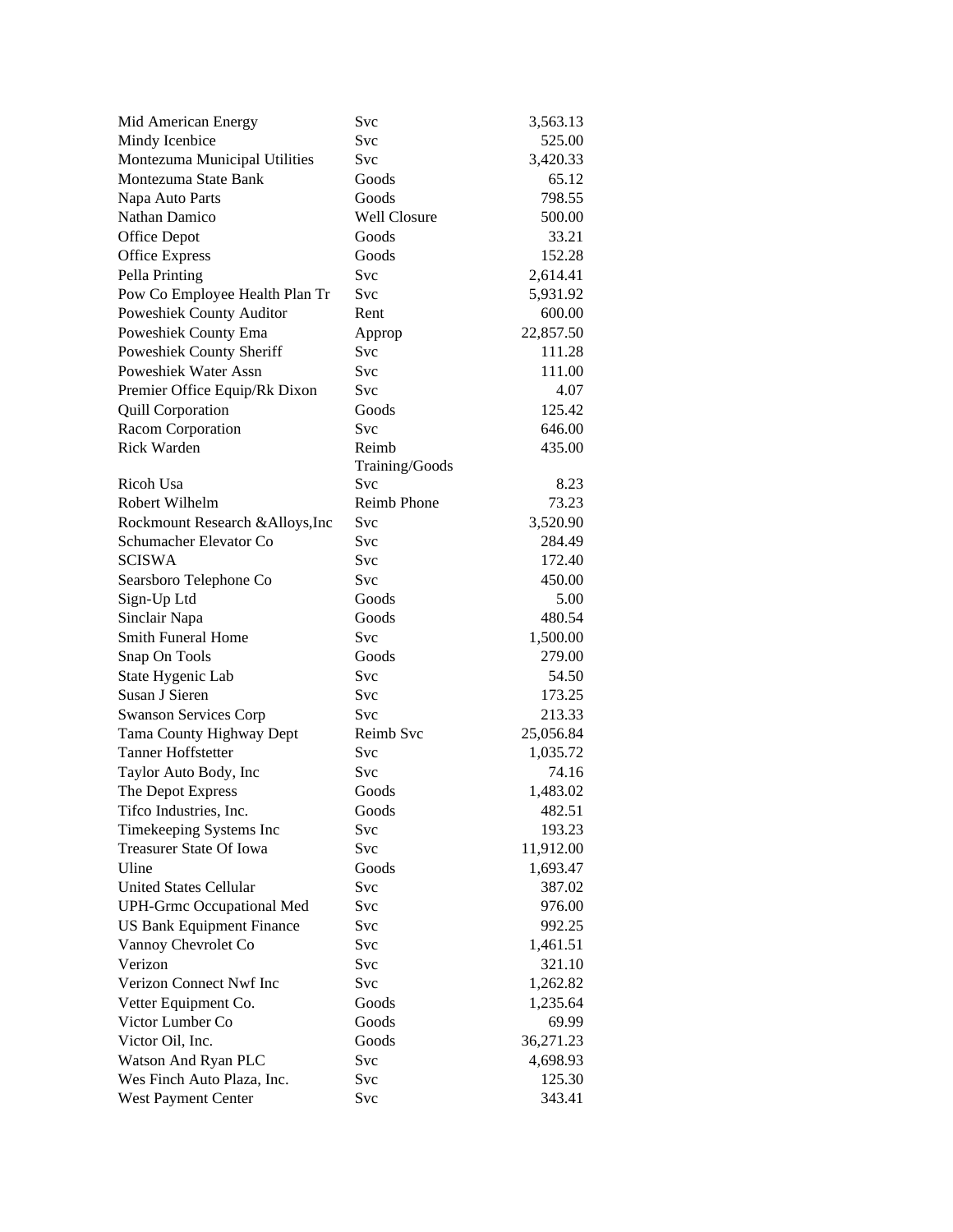| Wex Bank                | <b>Svc</b> | 2.370.30 |
|-------------------------|------------|----------|
| Windstream              | Svc.       | 2.312.42 |
| Winegarden Hardware Inc | Goods      | 1.212.06 |
| Ziegler Inc             | Svc.       | 1.995.77 |

3 ayes. Motion carried.

8:30 a.m. Joe Meyer, Jail Administrator met with board to discuss the wages for the dispatchers/jailers. Meyer presented to the board that he would like to request an increase in wages for the dispatchers/jailers. These wages are part of a union contract and there would be a process if an agreement could be reached for increasing pay. Board advised they would consider the matter and will follow up at a later date with their decision.

8:57 a.m. Sandy Ross, Treasurer joined the meeting. Sandy inquired about the timeframe for the hanging sign notifying individuals about driver license appointment only and other information.

9:10 a.m. Bob Wilhelm, Maintenance Director joined the meeting. Wilhelm inquired if he could get an electric heater to have in the garage during the winter when he is working in there. Wilhelm thought he could get a heater for around \$200. Board advised to go ahead and get an electric heater.

Moved by Roudabush,  $2<sup>nd</sup>$  by Dawley to approve October 15, 2021 Poweshiek County Payroll for \$259,783.47. 3 ayes. Motion carried.

Doty stated he attended the conservation board meeting this week.

Dawley stated she attended meeting in Grinnell regarding response time to MH Crisis team.

\_\_\_\_\_\_\_\_\_\_\_\_\_\_\_\_\_\_\_\_\_\_\_\_\_\_\_\_\_\_\_\_\_ \_\_\_\_\_\_\_\_\_\_\_\_\_\_\_\_\_\_\_\_\_\_\_\_\_\_\_

10:40 a.m. Moved by Roudabush,  $2<sup>nd</sup>$  by Dawley to adjourn. 3 ayes. Motion carried.

Melissa Eilander, Poweshiek County Auditor Merle Doty, Chairman

October 18, 2021

Board met in regular session at 8:30 a.m. Members present Merle Doty, Diana Dawley, and Jason Roudabush.

Chairman Doty led the pledge of allegiance.

Moved by Dawley, 2<sup>nd</sup> by Roudabush to approve agenda. 3 ayes. Motion carried.

8:30 a.m. Tom Kriegel, Sheriff and Joel Vanderleest, Chief Deputy Sheriff met with board to discuss sheriff office personnel. Kriegel stated the Civil Service Commission interviewed individuals for deputy sheriff position and certified their top candidate list to sheriff. Sheriff advised they are down three dispatchers/jailers due to two retiring and one leaving for another position. They have one position filled but are still seeking two individuals for dispatcher/jailer position.

Moved by Roudabush, 2<sup>nd</sup> by Doty to approve certificate of appointment for Kenneth Desrochers, bridge crew, secondary road department effective October 25, 2021. 3 ayes. Motion carried.

Moved by Dawley,  $2<sup>nd</sup>$  by Roudabush to approve the following utility permits:

- #22-08U to Brooklyn Mutual Telecommunication Corporation for work in Bear Creek Sections 22, 27, 28, 29, 33, 34
- #22-09U to Poweshiek Water Association for work in Jefferson Township Sections 13, 14

3 ayes. Motion carried.